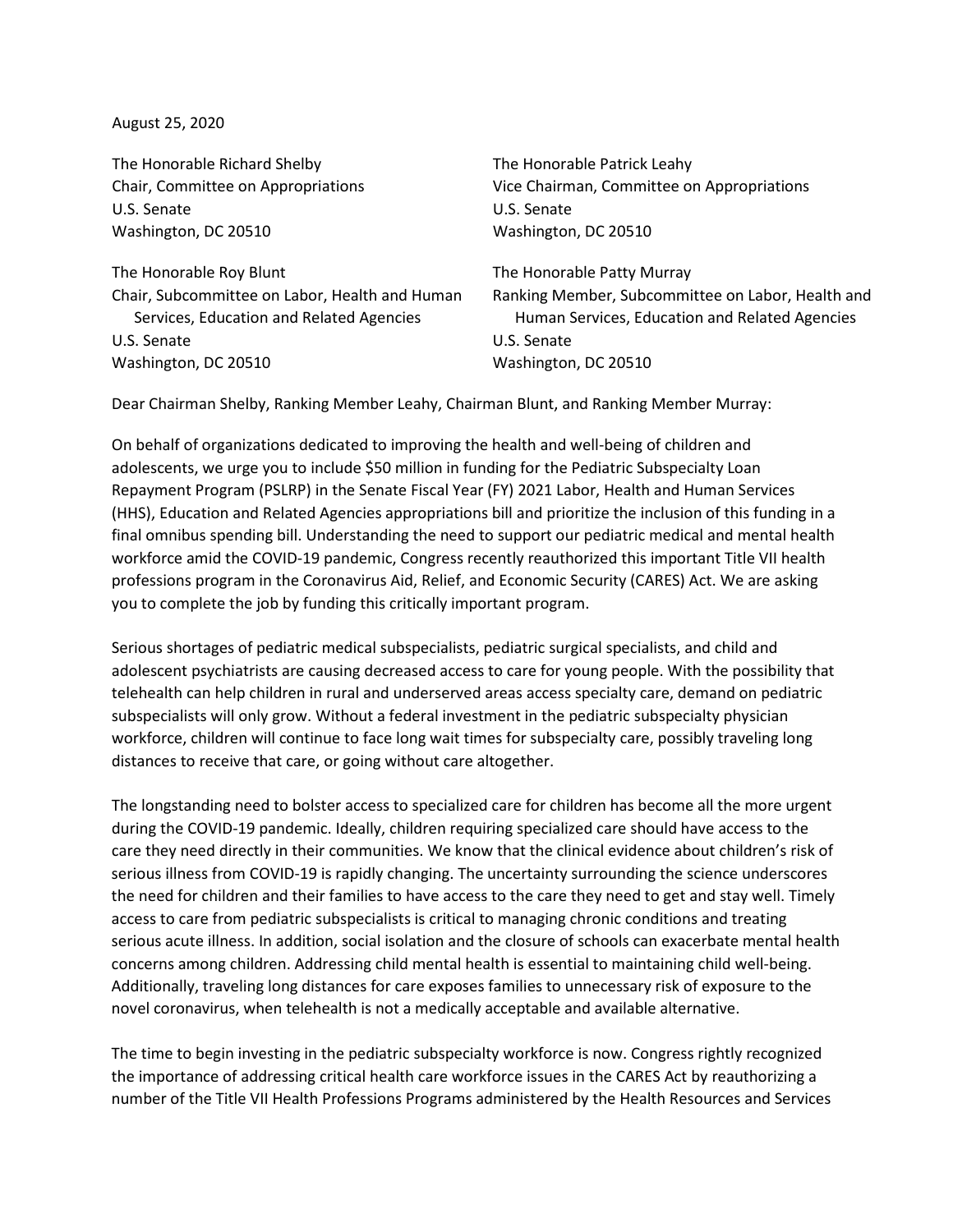Administration (HRSA), including PSLRP. An initial investment of \$50 million in the coming year would allow HRSA to implement this program and begin to address subspecialty shortages in communities nationwide.

PSLRP will provide qualifying child health professionals with up to \$35,000 in loan repayment annually in exchange for practicing in an underserved area for at least two years. This targeted financial support shows great promise in addressing the underlying economic factors that are driving subspecialty shortages and ultimately in ensuring children can access the care they need.

As you deliberate the Fiscal Year 2021 appropriations package, we strongly urge you to include funding for PSLRP and to advocate its inclusion in any final omnibus spending package. Thank you for your consideration of this issue and for your longstanding commitment to investing in child health. If you have any questions, please contact James Baumberger at [jbaumberger@aap.org](mailto:jbaumberger@aap.org) or 202-347-8600.

Sincerely,

AANS/CNS Section on Pediatric Neurological Surgery Academic Pediatric Association American Academy of Allergy, Asthma & Immunology American Academy of Neurology American Academy of Ophthalmology American Academy of Pediatrics American Association for Pediatric Ophthalmology and Strabismus American Association of Child & Adolescent Psychiatry American Association of Neurological Surgeons American College of Allergy, Asthma and Immunology American College of Cardiology American College of Obstetricians and Gynecologists American College of Rheumatology American Epilepsy Society American Pediatric Society American Pediatric Surgical Association American Society of Nephrology American Society of Pediatric Hematology/Oncology American Society of Pediatric Nephrology American Society of Pediatric Neurosurgeons American Society of Pediatric Otolaryngology American Thoracic Society Arthritis Foundation Association of Maternal & Child Health Programs Association of Medical School Pediatric Department Chairs Association of Pediatric Program Directors (APPD) Child Neurology Society Childhood Arthritis and Rheumatology Research Alliance